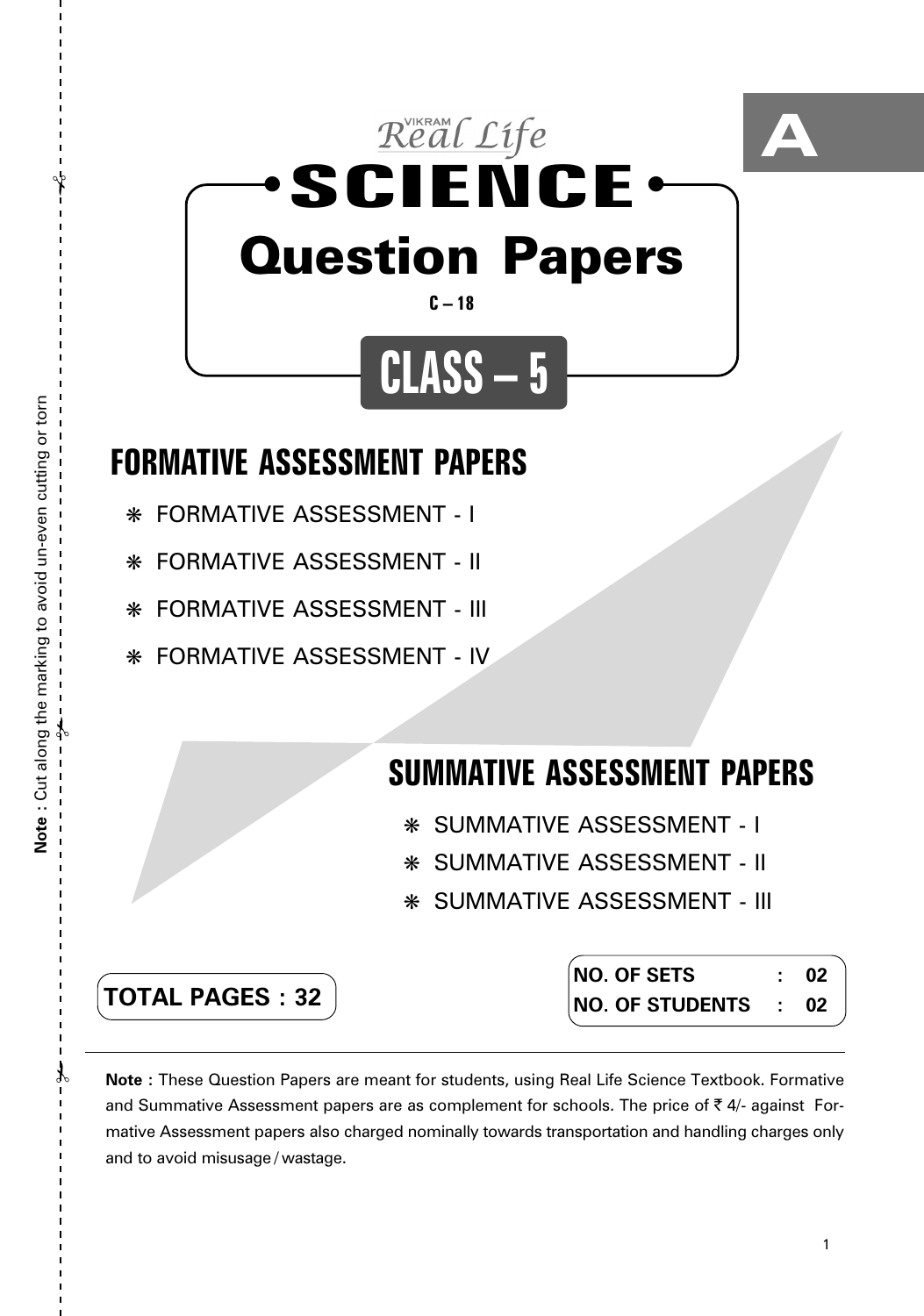| <b>LESSON PLAN</b> |                    |                                   |  |  |  |  |
|--------------------|--------------------|-----------------------------------|--|--|--|--|
|                    | <b>CLASS: 5</b>    |                                   |  |  |  |  |
|                    |                    | <b>Real Life Science Textbook</b> |  |  |  |  |
|                    | <b>Months</b>      | <b>Lessons</b>                    |  |  |  |  |
| $FA - I$           | $June - July$      | Lessons : $1, 2$                  |  |  |  |  |
| $FA - II$          | August             | Lesson: 3                         |  |  |  |  |
| $SA - I$           | September          | Lessons: $1 - 4$                  |  |  |  |  |
| $FA - III$         | October - November | Lesson : $5, 6$                   |  |  |  |  |
| $SA - II$          | December           | Lessons: $1 - 8$                  |  |  |  |  |
| $FA - IV$          | January - February | Lesson: $9 - 11$                  |  |  |  |  |
|                    | March              | Revision                          |  |  |  |  |
| $SA - III$         | April              | Lessons: $1 - 13$                 |  |  |  |  |
|                    |                    |                                   |  |  |  |  |
|                    |                    |                                   |  |  |  |  |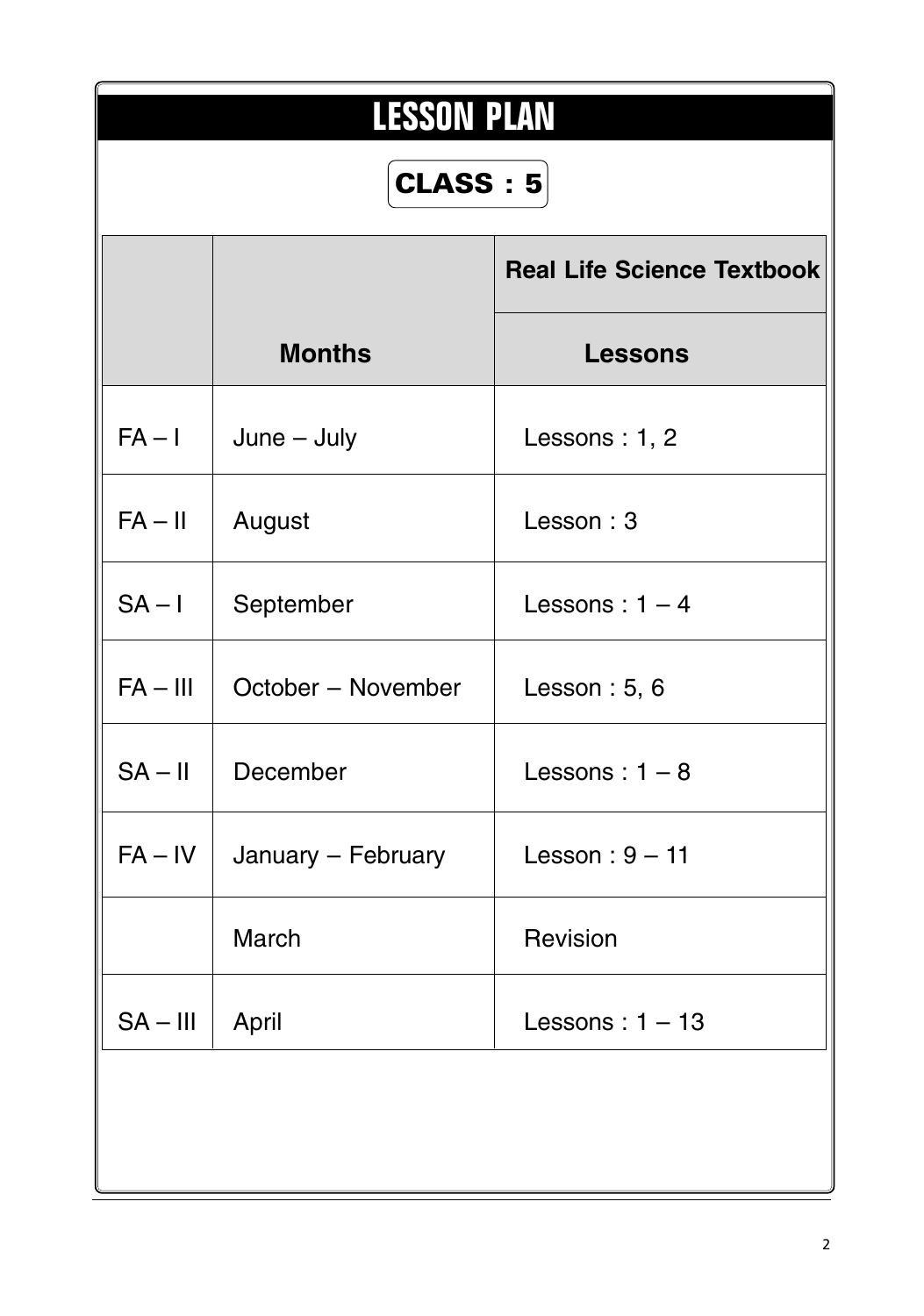| <b>Class 5 - Science</b><br>Syllabus:<br><b>Text Book</b> | Class - 5 :: Vikram Real Life Science                      |                      | 25                  |
|-----------------------------------------------------------|------------------------------------------------------------|----------------------|---------------------|
| Lessons: 1, 2<br>Page No's: 5 - 22                        | Time: 1 Hour                                               | <b>Max.Marks: 25</b> |                     |
|                                                           | <b>Name:</b>                                               | <b>Section:</b>      | <b>Roll No.</b>     |
|                                                           | I. Answer the following questions.                         |                      | $[5 \times 2 = 10]$ |
| 1. What is respiration?                                   |                                                            |                      |                     |
| 2. What is germination ?                                  |                                                            |                      |                     |
|                                                           | 3. What are the conditions required for seed germination ? |                      |                     |
|                                                           | 4. What is vegetative propagation?                         |                      |                     |
|                                                           | 5. Which process releases energy in the body?              |                      |                     |
|                                                           |                                                            |                      |                     |

 $\mathsf{l}$  $\overline{\phantom{a}}$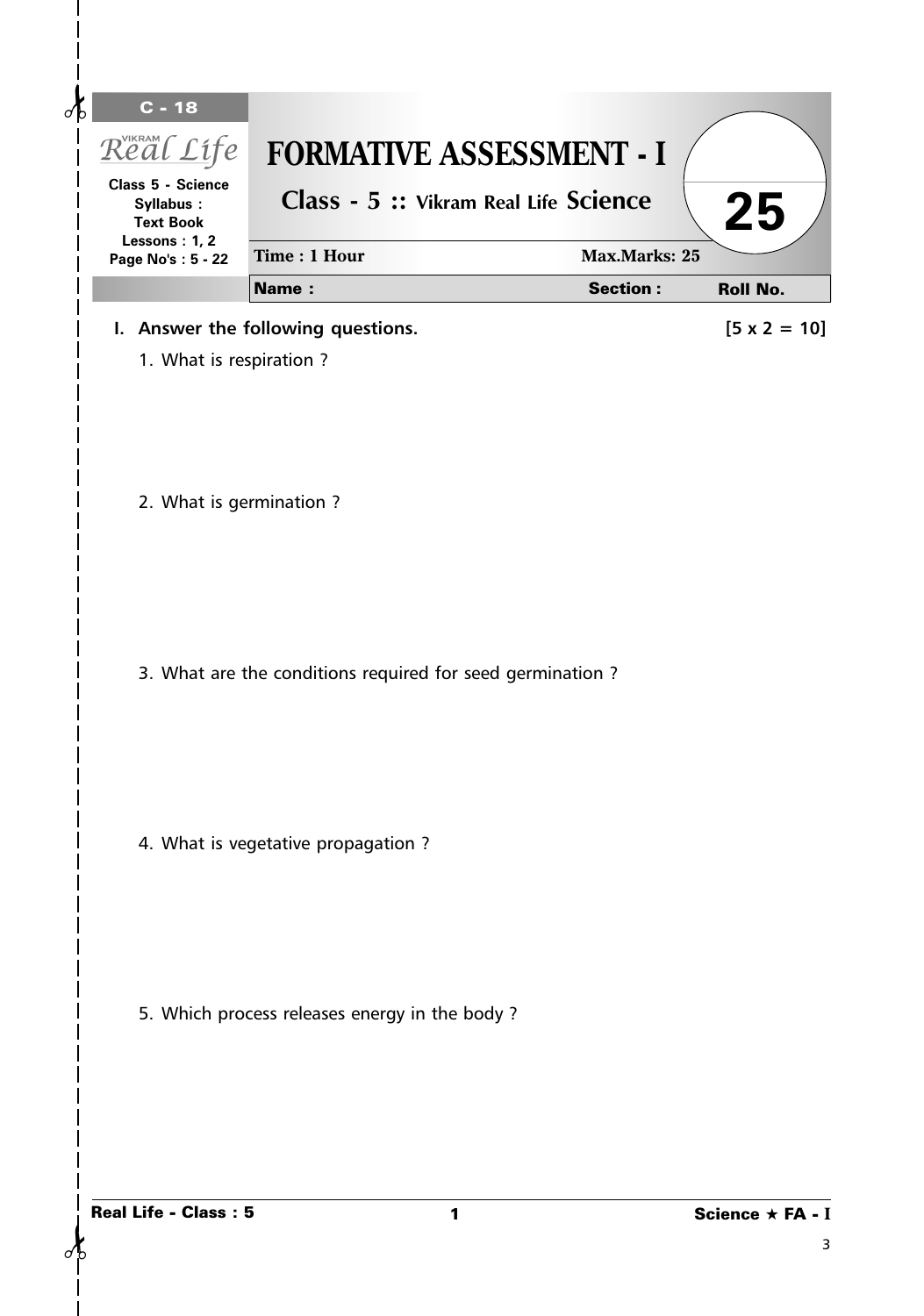| II. Fill in the blanks.                                                               |                   |                         |             | $[4 \times 1 = 4]$ |  |
|---------------------------------------------------------------------------------------|-------------------|-------------------------|-------------|--------------------|--|
| 1. Seeds need ______________, air and sunlight to germinate.                          |                   |                         |             |                    |  |
|                                                                                       |                   |                         |             |                    |  |
| 3. Frogs breathe through ______________ while on land.                                |                   |                         |             |                    |  |
|                                                                                       |                   |                         |             |                    |  |
| III. Choose the correct answer and write the letter of the correct answer in the box. |                   |                         |             |                    |  |
|                                                                                       |                   |                         |             | $[4 \times 1 = 4]$ |  |
| 1. Animals and human beings give out                                                  |                   |                         |             |                    |  |
| A) oxygen                                                                             | B) carbon dioxide |                         | C) nitrogen |                    |  |
| 2. Most plants grow from                                                              |                   |                         |             |                    |  |
| A) stems                                                                              | B) leaves         |                         | C) seeds    |                    |  |
| 3. A fish breathes through its                                                        |                   |                         |             |                    |  |
| A) lungs                                                                              | B) gills          |                         | C) holes    |                    |  |
| 4. The embryo is hidden in the                                                        |                   |                         |             |                    |  |
| A) seed                                                                               | B) leaf           |                         | C) stem     |                    |  |
| IV. Write True or False for the following.                                            |                   |                         |             |                    |  |
| 1. The plant bends towards light.                                                     |                   |                         |             |                    |  |
| 2. Stimuli are of only one type.                                                      |                   |                         |             |                    |  |
| 3. Some living things respond to stimuli.                                             |                   |                         |             |                    |  |
| V. Match the following.                                                               |                   |                         |             | $[4 \times 1 = 4]$ |  |
| 1. Plants                                                                             |                   | a) dispersal by animals |             |                    |  |
| 2. Wriggler                                                                           |                   | b) dispersal by wind    |             |                    |  |
| 3. Tiger nail seeds                                                                   |                   | c) stomata              |             |                    |  |
| 4. Dandelion                                                                          |                   | d) air-tubes            |             |                    |  |
|                                                                                       | * * * * *         |                         |             |                    |  |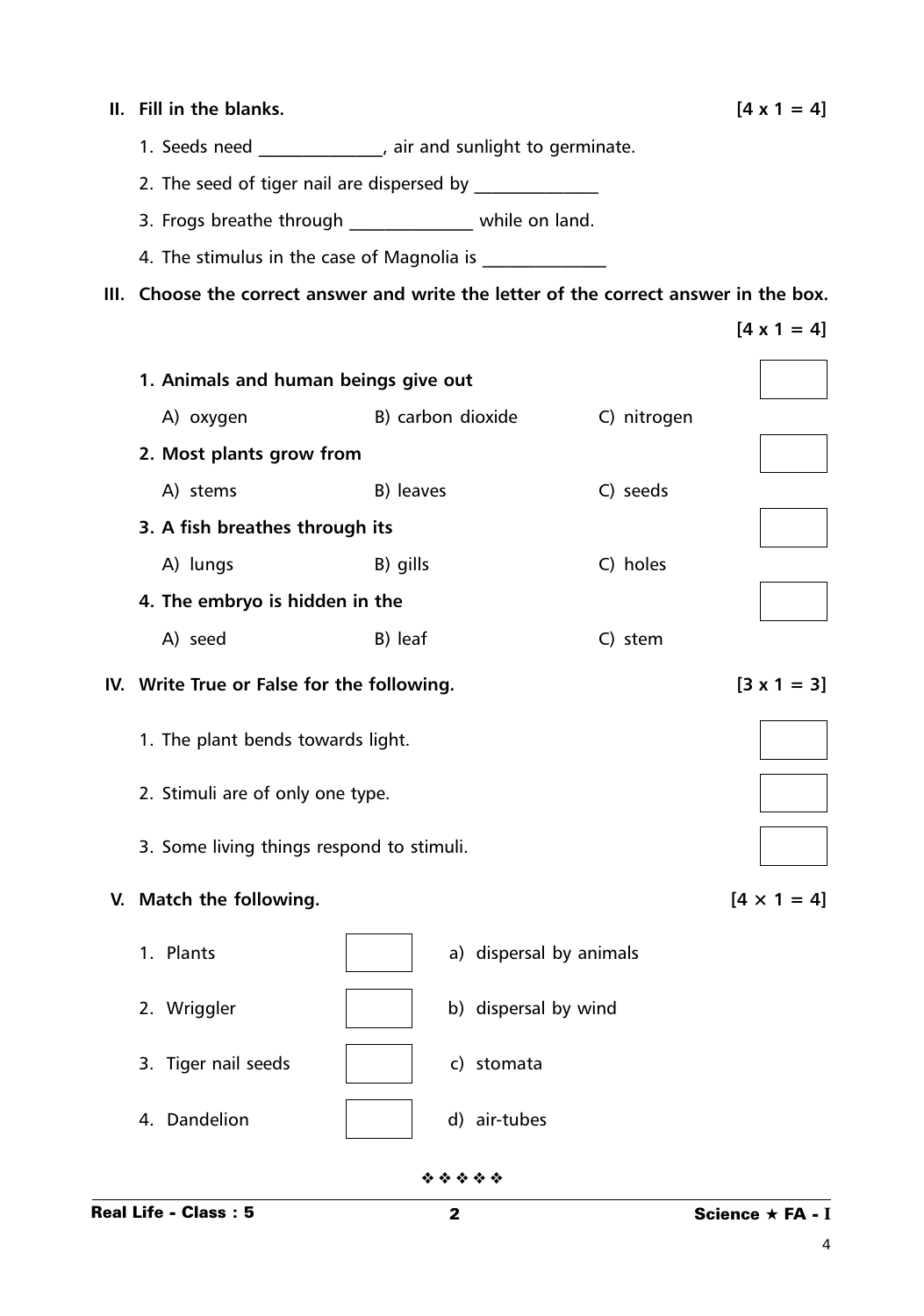| $C - 18$<br>√c<br>Real Life                                     | <b>FORMATIVE ASSESSMENT - II</b>                                    |                      |                        |
|-----------------------------------------------------------------|---------------------------------------------------------------------|----------------------|------------------------|
| Class 5 - Science<br>Syllabus:<br><b>Text Book</b><br>Lesson: 3 | Class - 5 :: Vikram Real Life Science                               |                      | 25                     |
| Page No's: 23 - 28                                              | Time: 1 Hour                                                        | <b>Max.Marks: 25</b> |                        |
|                                                                 | <b>Name:</b>                                                        | <b>Section:</b>      | <b>Roll No.</b>        |
| 1. What is tadpole ?                                            | I. Answer the following questions.                                  |                      | $[5 \times 2 = 10]$    |
|                                                                 | 2. How is the yolk of an egg useful to the young one growing in it? |                      |                        |
|                                                                 | 3. Give an account of reproduction in butterfly.                    |                      |                        |
| 4. What is reproduction?                                        |                                                                     |                      |                        |
| 5. What is parental care?                                       |                                                                     |                      |                        |
| <b>Real Life - Class: 5</b>                                     | 1                                                                   |                      | Science ★ FA - II<br>5 |

 $\delta$ 

 $\mathsf{l}$  $\mathsf I$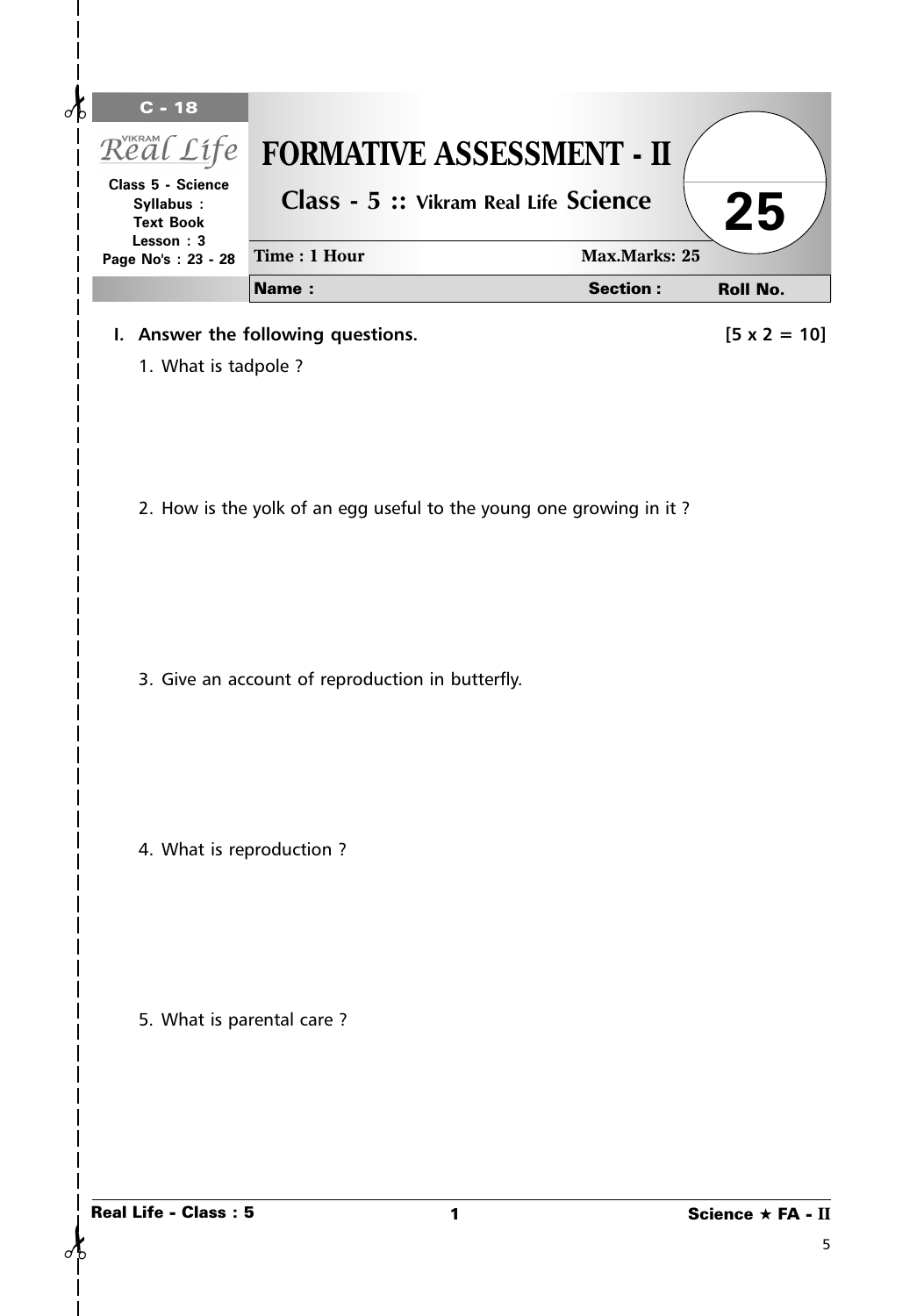|    | II. Fill in the blanks.                       | $[4 \times 1 = 4]$                                                               |                                                                                       |  |
|----|-----------------------------------------------|----------------------------------------------------------------------------------|---------------------------------------------------------------------------------------|--|
|    |                                               | 1. The pupa of a housefly is covered in a case called __________________________ |                                                                                       |  |
|    |                                               |                                                                                  |                                                                                       |  |
|    | 3. Egg-laying animals are called _________    |                                                                                  |                                                                                       |  |
|    |                                               | 4. The eggs of lizards and snakes get their _______________ from the Sun.        |                                                                                       |  |
|    |                                               |                                                                                  | III. Choose the correct answer and write the letter of the correct answer in the box. |  |
|    |                                               |                                                                                  | $[4 \times 1 = 4]$                                                                    |  |
|    | 1. The mammal that lays eggs                  |                                                                                  |                                                                                       |  |
|    | A) Hen                                        | B) Parrot                                                                        | C) Platypus                                                                           |  |
|    | 2. Mammals are called                         |                                                                                  |                                                                                       |  |
|    |                                               | A) Viviparous B) Animals                                                         |                                                                                       |  |
|    | 3. The larva of the butterfly is called       |                                                                                  | C) Oviparous                                                                          |  |
|    | A) Creature                                   | B) Caterpillar                                                                   |                                                                                       |  |
|    | 4. Parental care is seen in                   |                                                                                  |                                                                                       |  |
|    | A) Insects                                    | B) Birds                                                                         | C) Reptiles                                                                           |  |
|    | IV. Write True or False for the following.    | $[3 \times 1 = 3]$                                                               |                                                                                       |  |
|    | 1. The camel is called "The Ship of the Sea". |                                                                                  |                                                                                       |  |
|    | 2. Drosera is an insectivorous plant.         |                                                                                  |                                                                                       |  |
|    | 3. Avicennia is a desert plant.               |                                                                                  |                                                                                       |  |
| V. | Match the following.                          |                                                                                  | $[4 \times 1 = 4]$                                                                    |  |
|    | 1. Caterpillar                                | a) mammals                                                                       |                                                                                       |  |
|    | 2. Tadepole                                   | b) egg-laying                                                                    |                                                                                       |  |
|    | 3. Viviparous                                 | c) butterfly                                                                     |                                                                                       |  |
|    | 4. Oviparous                                  | d) frog                                                                          |                                                                                       |  |
|    |                                               | * * * * *                                                                        |                                                                                       |  |
|    | <b>Real Life - Class: 5</b>                   | $\mathbf{2}$                                                                     | Science $\star$ FA - II                                                               |  |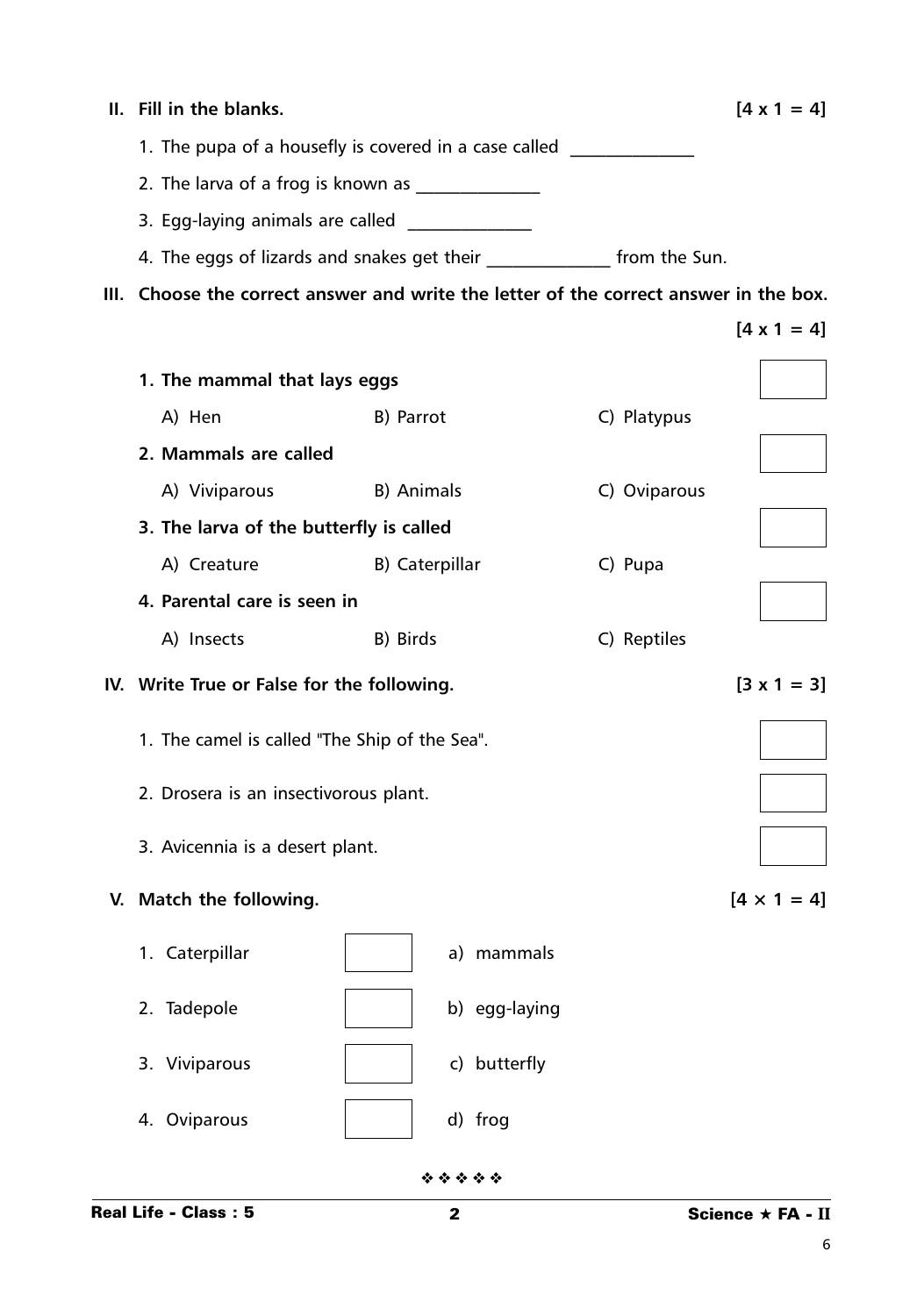| $\overline{C}$ - 18<br>₫<br>Class 5 - Science<br>Syllabus:<br><b>Text Book</b> | Real Life FORMATIVE ASSESSMENT - III<br>Class - 5 :: Vikram Real Life Science |   |                      | 25                      |
|--------------------------------------------------------------------------------|-------------------------------------------------------------------------------|---|----------------------|-------------------------|
| Lessons: 5, 6<br>Page No's: 43 - 63                                            | Time: 1 Hour                                                                  |   | <b>Max.Marks: 25</b> |                         |
|                                                                                | Name:                                                                         |   | <b>Section:</b>      | <b>Roll No.</b>         |
|                                                                                | I. Answer the following questions.                                            |   |                      | $[5 \times 2 = 10]$     |
|                                                                                | 1. What is the simplest way to avoid deficiency diseases ?                    |   |                      |                         |
|                                                                                | 2. What causes goitre ? How is it cured ?                                     |   |                      |                         |
|                                                                                | 3. Write a short note about hinge joint.                                      |   |                      |                         |
|                                                                                | 4. What are deficiency diseases ?                                             |   |                      |                         |
|                                                                                | 5. What are involuntary muscles ?                                             |   |                      |                         |
| <b>Real Life - Class: 5</b>                                                    |                                                                               | 1 |                      | Science ★ FA - III<br>7 |

 $\sigma$ 

 $\mathsf{l}$  $\overline{1}$  $\overline{\phantom{a}}$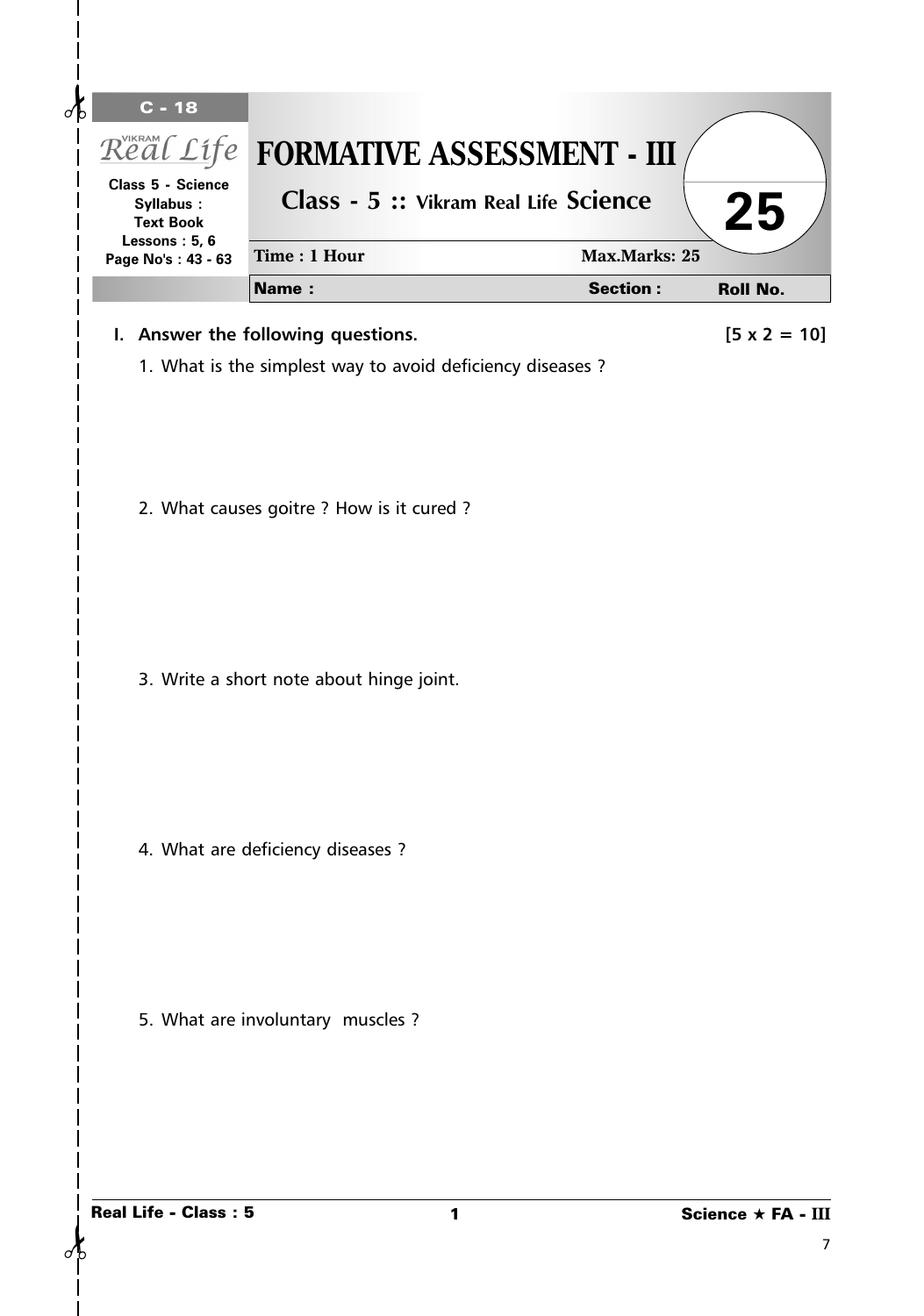| Н.   | Fill in the blanks.                                                              |                                                 |                       | $[4 \times 1 = 4]$ |
|------|----------------------------------------------------------------------------------|-------------------------------------------------|-----------------------|--------------------|
|      | 1. Roughage is the undigestible _________________ of the diet.                   |                                                 |                       |                    |
|      | 2. The backbone protects _______________                                         |                                                 |                       |                    |
|      | 3. Two bones meet at a                                                           | <u> 1999 - Johann Barnett, fransk politiker</u> |                       |                    |
|      | 4. ________________ is caused due to the deficiency of vitamin 'A'.              |                                                 |                       |                    |
| III. | Choose the correct answer and write the letter of the correct answer in the box. |                                                 |                       |                    |
|      |                                                                                  |                                                 |                       | $[4 \times 1 = 4]$ |
|      | 1. Malaria is spread by                                                          |                                                 |                       |                    |
|      | A) mouse                                                                         | B) fly                                          |                       | C) mosquito        |
|      | 2. Vitamin 'B' deficiency leads to                                               |                                                 |                       |                    |
|      | A) night blindness B) beri-beri                                                  |                                                 |                       | C) anaemia         |
|      | 3. Vitamin 'C' deficiency leads to                                               |                                                 |                       |                    |
|      | A) beri-beri                                                                     | B) scurvy                                       |                       | C) rickets         |
|      | 4. The number of bones in the skull are                                          |                                                 |                       |                    |
|      | A) 22                                                                            | B) 24                                           | $C)$ 26               |                    |
|      | IV. Write True or False for the following.                                       |                                                 |                       | $[3 \times 1 = 3]$ |
|      | 1. Cracks at the mouth corners are caused due to lack of vitamin 'A'.            |                                                 |                       |                    |
|      | 2. Potatoes contain carbohydrates.                                               |                                                 |                       |                    |
|      | 3. Human body works like a machine.                                              |                                                 |                       |                    |
| V.   | Match the following.                                                             |                                                 |                       | $[4 \times 1 = 4]$ |
|      | 1. Vitamin 'C'                                                                   |                                                 | a) skull and backbone |                    |
|      | 2. Iron                                                                          |                                                 | b) by air             |                    |
|      | 3. Pivot joint                                                                   |                                                 | c) anaemia            |                    |
|      | 4. Diarrhoea                                                                     |                                                 | d) scurvy             |                    |
|      |                                                                                  | * * * * *                                       |                       |                    |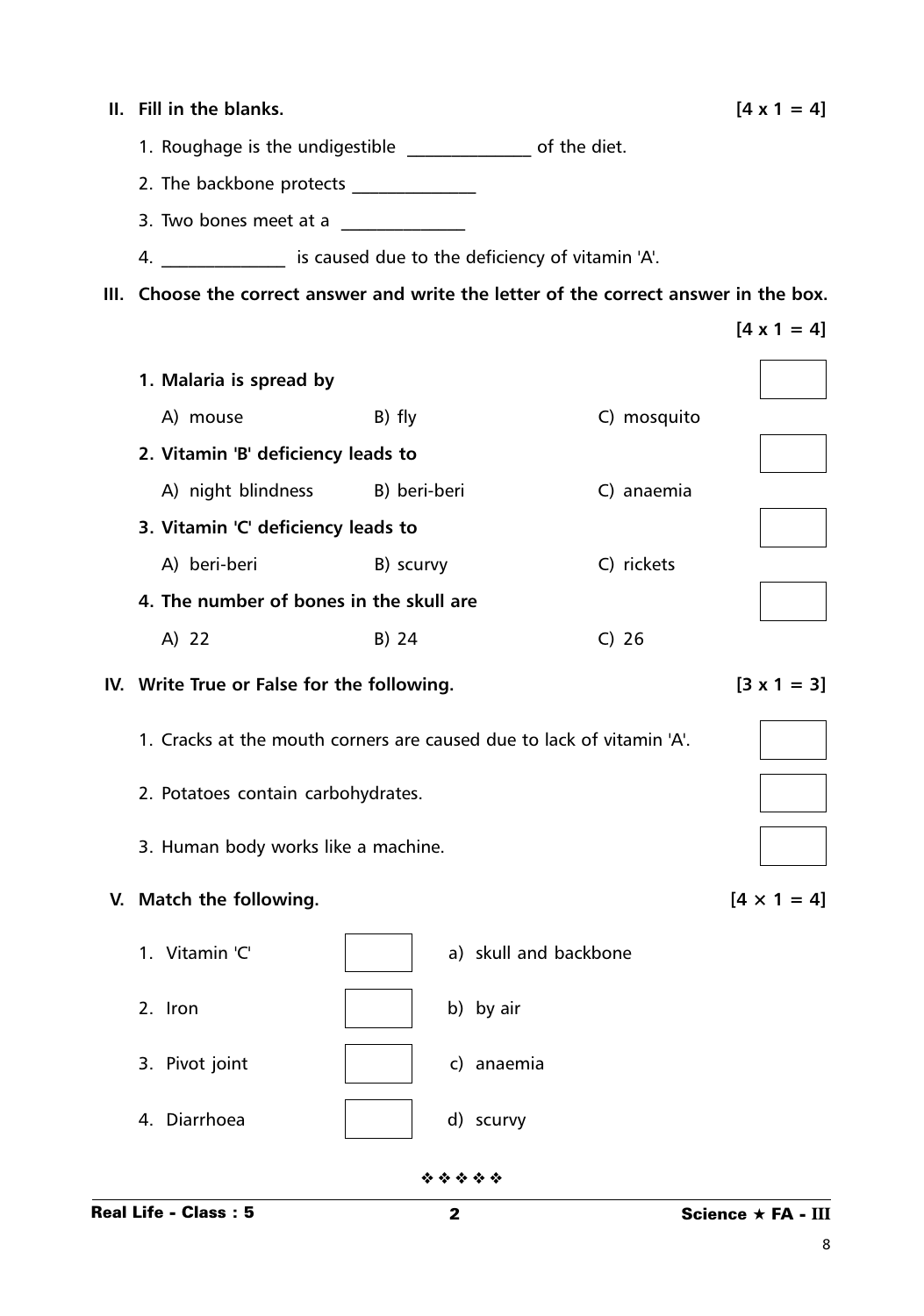| <b>Class 5 - Science</b><br>Syllabus:<br><b>Text Book</b> | Class - 5 :: Vikram Real Life Science          |                      | 25                  |
|-----------------------------------------------------------|------------------------------------------------|----------------------|---------------------|
| <b>Lessons: 9 - 11</b><br>Page No's: 79 - 106             | Time: 1 Hour                                   | <b>Max.Marks: 25</b> |                     |
|                                                           | <b>Name:</b>                                   | <b>Section:</b>      | <b>Roll No.</b>     |
|                                                           | I. Answer the following questions.             |                      | $[5 \times 2 = 10]$ |
| 1. What is a lever?                                       |                                                |                      |                     |
|                                                           | 2. How are low tides formed?                   |                      |                     |
|                                                           | 3. How are metamorphic rocks formed ?          |                      |                     |
|                                                           | 4. What is a simple machine?                   |                      |                     |
|                                                           | 5. Mention any three renewable energy sources. |                      |                     |
|                                                           |                                                |                      |                     |

 $\mathsf{l}$  $\overline{\phantom{a}}$  $\overline{\phantom{a}}$  $\overline{1}$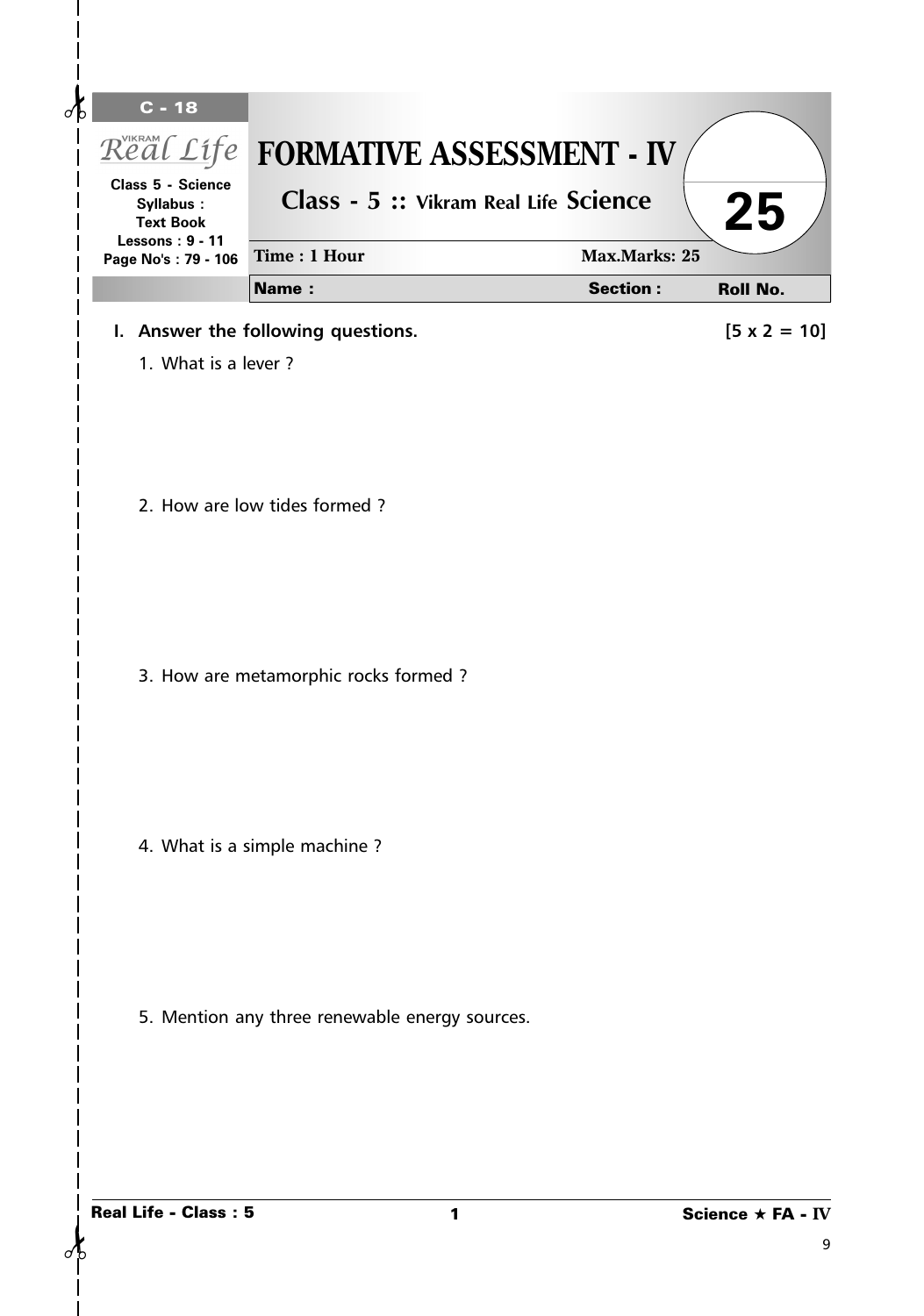| II. Fill in the blanks.                                                               |            |  |                               |                          | $[4 \times 1 = 4]$ |
|---------------------------------------------------------------------------------------|------------|--|-------------------------------|--------------------------|--------------------|
| 1. ______________ have their own light.                                               |            |  |                               |                          |                    |
| 2. The Sun is about _________________ km in diameter.                                 |            |  |                               |                          |                    |
| 3. A see-saw is an example of ______________                                          |            |  |                               |                          |                    |
|                                                                                       |            |  |                               |                          |                    |
| III. Choose the correct answer and write the letter of the correct answer in the box. |            |  |                               |                          |                    |
|                                                                                       |            |  |                               |                          | $[4 \times 1 = 4]$ |
| 1. The rock burns                                                                     |            |  |                               |                          |                    |
| A) slate                                                                              | B) coal    |  |                               | C) shale                 |                    |
| 2. Car steering is an example of                                                      |            |  |                               |                          |                    |
| B) screw<br>A) wedge                                                                  |            |  |                               | C) wheel and axle        |                    |
| 3. This mineral is used in making pencils.                                            |            |  |                               |                          |                    |
| A) graphite                                                                           | B) granite |  |                               | C) gneiss                |                    |
| 4. Meteoroids are                                                                     |            |  |                               |                          |                    |
| A) heavenly bodies B) satellites                                                      |            |  |                               | C) small pieces of rocks |                    |
| IV. Write True or False for the following.                                            |            |  |                               |                          | $[3 \times 1 = 3]$ |
| 1. Earth has no satellite.                                                            |            |  |                               |                          |                    |
| 2. Minerals are vegetables.                                                           |            |  |                               |                          |                    |
| 3. A screw is an inclined plane.                                                      |            |  |                               |                          |                    |
| V. Match the following.                                                               |            |  |                               |                          | $[4 \times 1 = 4]$ |
| 1. See-saw                                                                            |            |  | a) second class lever         |                          |                    |
| 2. A simple machine                                                                   |            |  | b) first class lever          |                          |                    |
| 3. Nut-cracker                                                                        |            |  | c) group of stars             |                          |                    |
| 4. Constellation                                                                      |            |  | d) makes work easy and simple |                          |                    |

❖ ❖ ❖ ❖ ❖

10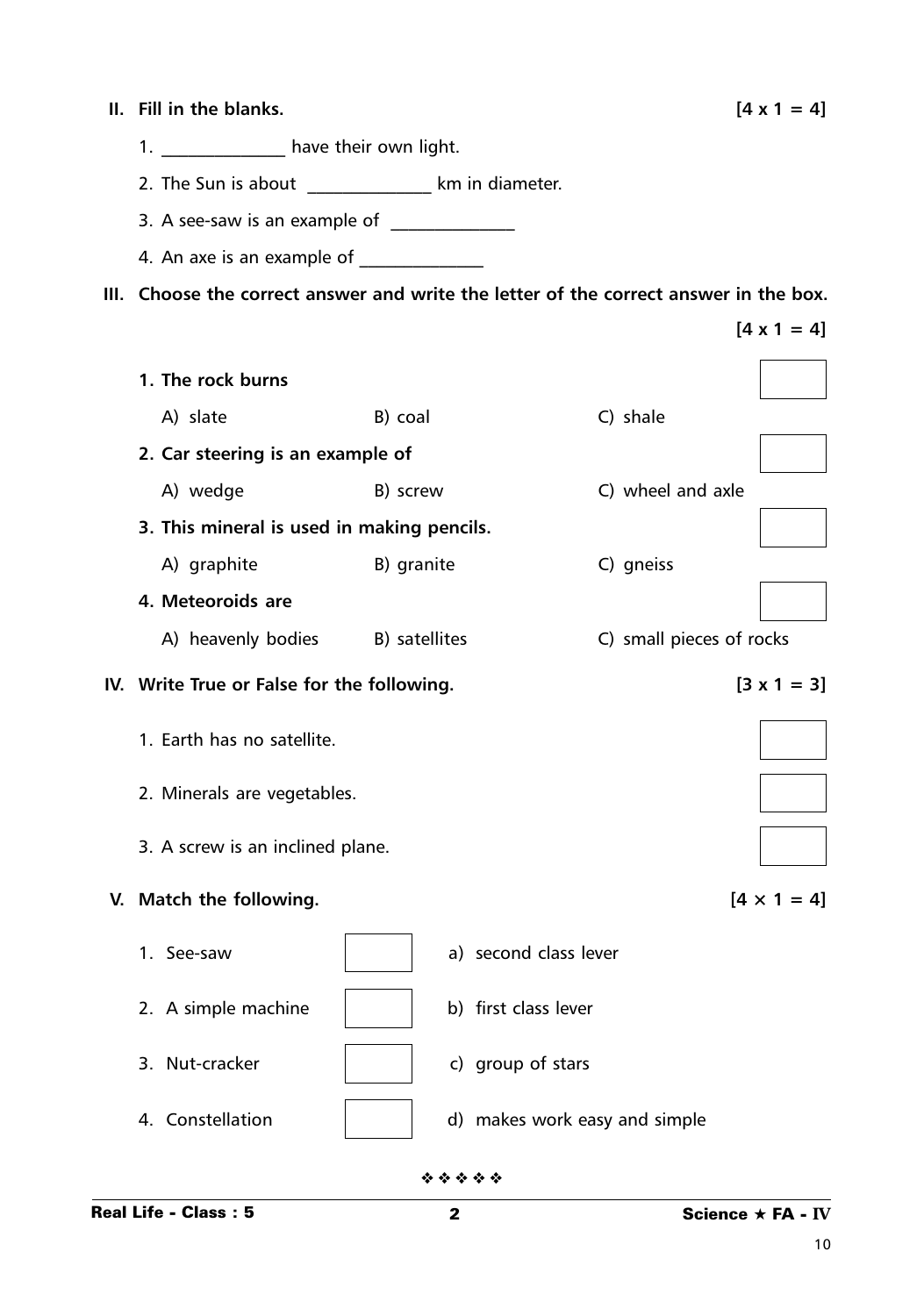| $\overline{C}$ - 18<br>Real Life                   |                  | <b>SUMMATIVE ASSESSMENT - I</b>                                                                                           |                      |                     |
|----------------------------------------------------|------------------|---------------------------------------------------------------------------------------------------------------------------|----------------------|---------------------|
| Class 5 - Science<br>Syllabus:<br><b>Text Book</b> |                  | Class - 5 :: Vikram Real Life Science                                                                                     |                      | 50                  |
| Lessons: $1 - 4$<br>Page No's: 5 - 42              | Time: 21/2 Hours |                                                                                                                           | <b>Max.Marks: 50</b> |                     |
|                                                    | <b>Name:</b>     |                                                                                                                           | <b>Section:</b>      | <b>Roll No.</b>     |
| I. Answer the following questions.                 |                  |                                                                                                                           |                      | $[5 \times 2 = 10]$ |
| 1. Mention any four kinds of stimuli.              |                  |                                                                                                                           |                      |                     |
|                                                    |                  | 2. How is the yolk of an egg useful to the young one growing in it?                                                       |                      |                     |
|                                                    |                  | 3. What happens when you breathe out air into limewater ? Why ?                                                           |                      |                     |
| 4. What is reproduction?                           |                  |                                                                                                                           |                      |                     |
|                                                    |                  |                                                                                                                           |                      |                     |
| 5. What is vegetative propagation?                 |                  |                                                                                                                           |                      | $[10]$              |
|                                                    |                  | II. Draw the diagram of life cycle of a Butterfly.<br>III. Choose the correct answer and write its letter in the bracket. |                      | $[5 \times 1 = 5]$  |
|                                                    |                  |                                                                                                                           |                      |                     |
| 1. The coconut seeds get dispersed by              |                  |                                                                                                                           |                      |                     |
| A) wind                                            |                  | B) animals                                                                                                                | C) water             |                     |
|                                                    |                  | 2. Which one of the following is an aquatic plant?                                                                        |                      |                     |
| A) hydrilla                                        |                  | B) avicennia                                                                                                              | C) deodar            |                     |
|                                                    |                  | 3. The flowers blooming during the night are generally                                                                    |                      |                     |
| 4. Parental care is seen in                        |                  | A) white The B) dark coloured C) odourless                                                                                |                      |                     |
| A) insects                                         |                  | B) birds                                                                                                                  | C) reptiles          |                     |
| 5. Animals and human beings give out               |                  |                                                                                                                           |                      |                     |
| A) oxygen                                          |                  | B) carbon dioxide                                                                                                         | C) nitrogen          |                     |
| IV. Fill in the blanks.                            |                  |                                                                                                                           |                      | $[5 \times 1 = 5]$  |
|                                                    |                  | 1. The seeds of tiger nail are dispersed by _______________                                                               |                      |                     |
|                                                    |                  | 2. The body of a fish is _______________ in shape.                                                                        |                      |                     |
|                                                    |                  | 3. Each stamen consists of an ________________ on the top.                                                                |                      |                     |
|                                                    |                  | 4. The animal which can live both on land and in water is called                                                          |                      |                     |
|                                                    |                  | 5. ________________ is the male organ of a flower.                                                                        |                      |                     |
| <b>Real Life - Class: 5</b>                        |                  | 1                                                                                                                         |                      | Science ★ SA - I    |
|                                                    |                  |                                                                                                                           |                      | 11                  |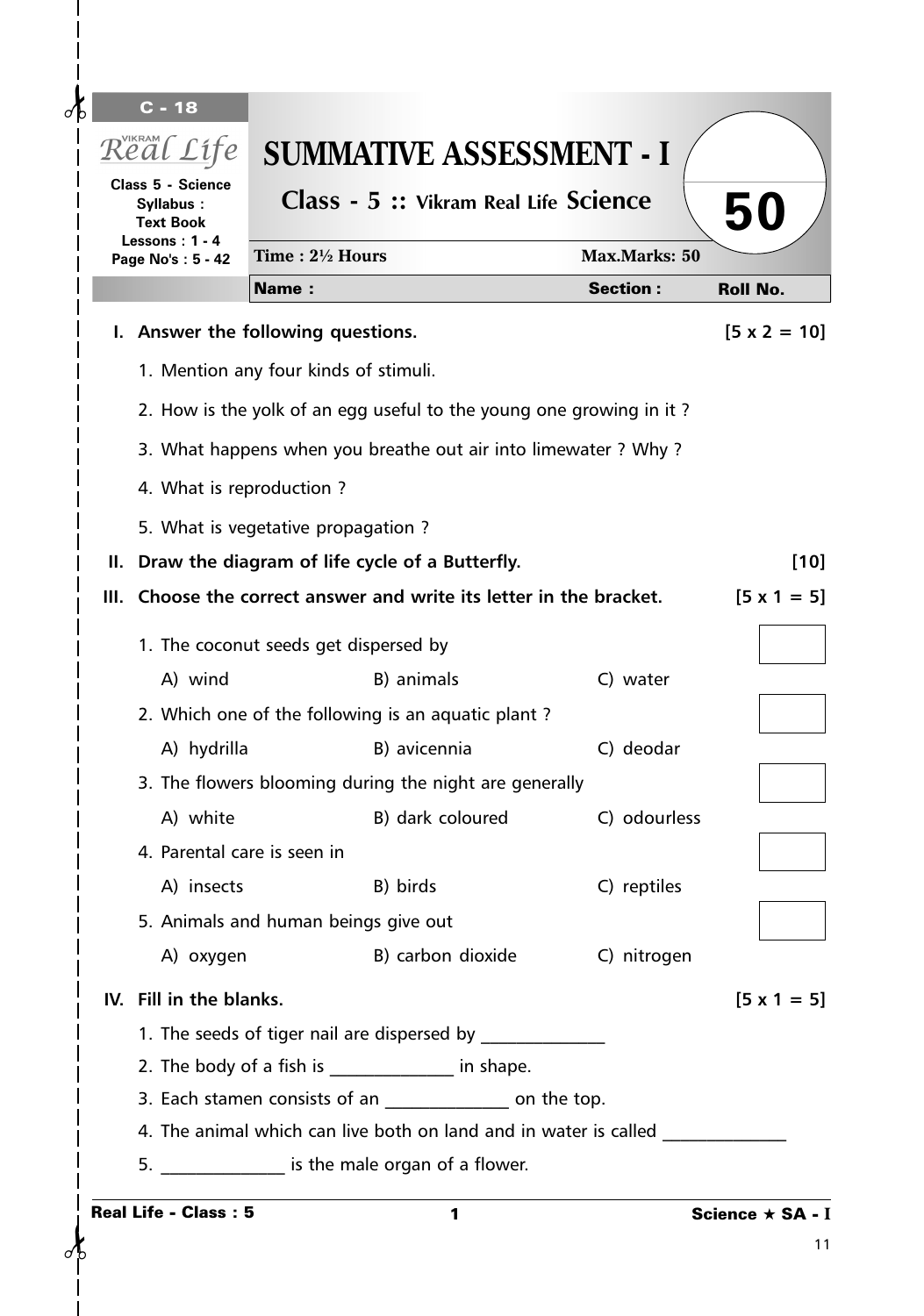#### **V.** Answer the following questions in one or two words.  $[10 \times 1 = 10]$

1. Give two examples of aquatic plants.

Ans.

2. Write two amphibians.

Ans.

3. How many types of pollinations are there ?

#### Ans.

4. Write two parts of a flower.

### Ans.

5. Name the male reproductive organ of a plant.

#### Ans.

6. Name the stimulus in the case of touch - me - not plant.

#### Ans.

7. Write two flowers which bloom at night.

### Ans.

8. What are the respiratory organs of a cockroach ?

### Ans.

9. Write two examples of reptiles.

#### Ans.

10. What is the larva of a butterfly called ?

Ans.

| VI. | Write "True" or "False".                           |  |  |  |                       | $[5 \times 1 = 5]$ |  |  |
|-----|----------------------------------------------------|--|--|--|-----------------------|--------------------|--|--|
|     | 1. Stimuli are of only one type.                   |  |  |  |                       |                    |  |  |
|     | 2. Avicennia is a desert plant.                    |  |  |  |                       |                    |  |  |
|     | 3. Crocodiles and lizards are examples of insects. |  |  |  |                       |                    |  |  |
|     | 4. Flower is the reproductive organ of a plant.    |  |  |  |                       |                    |  |  |
|     | 5. Cows breathe through their lungs.               |  |  |  |                       |                    |  |  |
|     | V. Match the following.                            |  |  |  |                       | $[5 \times 1 = 5]$ |  |  |
|     | A                                                  |  |  |  | B                     |                    |  |  |
|     | 1. Fish                                            |  |  |  | a) dispersal of water |                    |  |  |
|     | 2. Coconut seeds                                   |  |  |  | b) gills              |                    |  |  |
|     | 3. Oviparous                                       |  |  |  | c) egg laying         |                    |  |  |
|     | 4. Camel                                           |  |  |  | d) stomata            |                    |  |  |
|     | 5. Plants                                          |  |  |  | e) desert animal      |                    |  |  |

12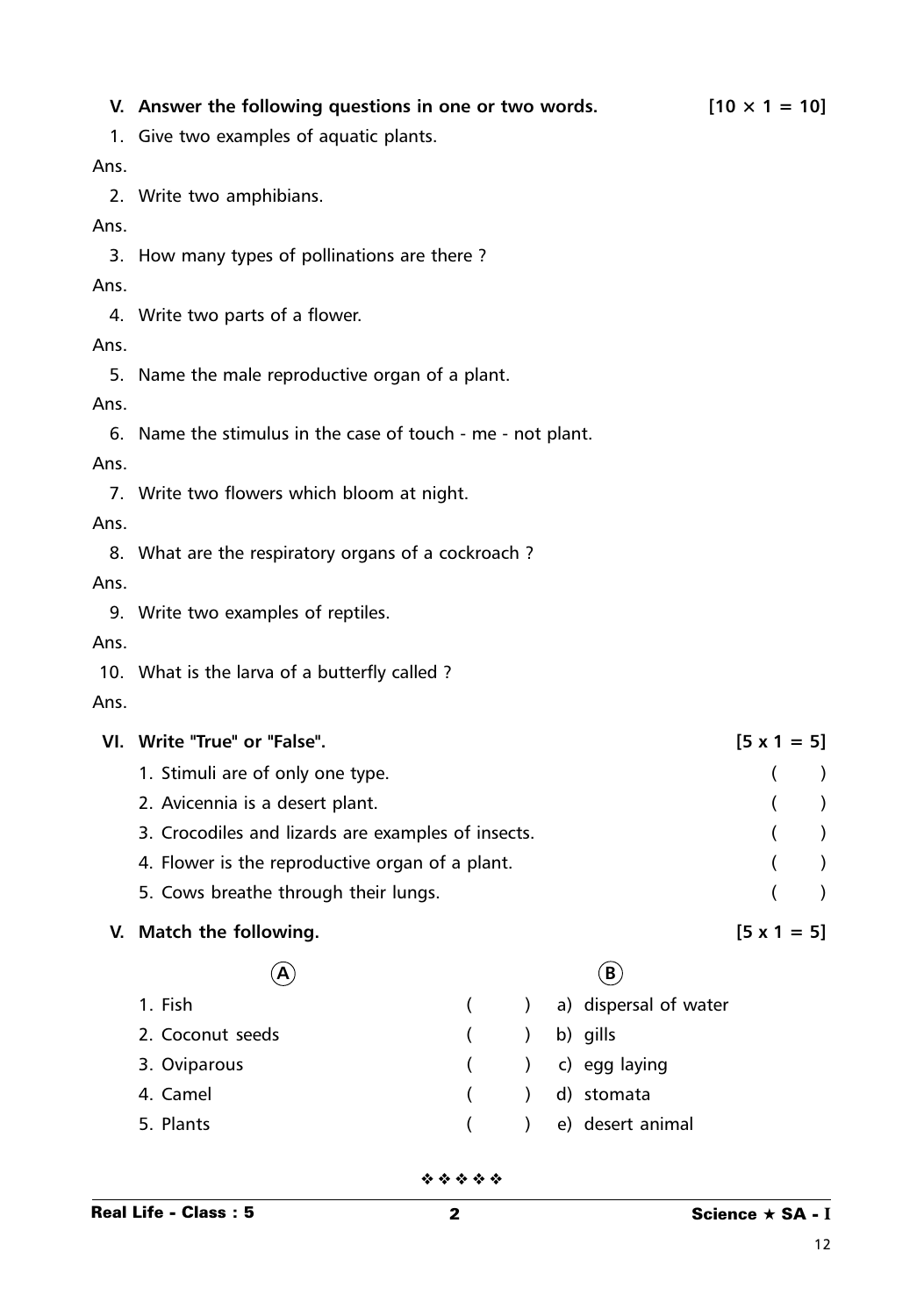| $C - 18$                                           |                                                                                                                   |                                    |                     |  |
|----------------------------------------------------|-------------------------------------------------------------------------------------------------------------------|------------------------------------|---------------------|--|
| Real Life                                          | <b>SUMMATIVE ASSESSMENT - II</b>                                                                                  |                                    |                     |  |
| Class 5 - Science<br>Syllabus:<br><b>Text Book</b> | Class - 5 :: Vikram Real Life Science                                                                             | 50                                 |                     |  |
| Lessons: $1 - 8$<br>Page No's: 5 - 78              | Time: 21/2 Hours                                                                                                  | <b>Max.Marks: 50</b>               |                     |  |
|                                                    | <b>Name:</b>                                                                                                      | <b>Section:</b><br><b>Roll No.</b> |                     |  |
|                                                    | I. Answer the following questions.                                                                                |                                    | $[5 \times 2 = 10]$ |  |
|                                                    | 1. How are the heart and the lungs protected ?                                                                    |                                    |                     |  |
|                                                    | 2. Name four diseases that spread through bites of insects.                                                       |                                    |                     |  |
|                                                    | 3. What are evergreen trees ? Give two examples.                                                                  |                                    |                     |  |
|                                                    | 4. Give an account of reproduction in butterfly.                                                                  |                                    |                     |  |
|                                                    | 5. What is meant by regeneration?                                                                                 |                                    |                     |  |
|                                                    | II. Draw the diagram of flower and lable it parts.                                                                |                                    | $[10]$              |  |
|                                                    | III. Choose the correct answer and write its letter in the bracket.                                               |                                    | $[5 \times 1 = 5]$  |  |
|                                                    |                                                                                                                   |                                    |                     |  |
|                                                    | 1. Vitamin C deficiency leads to                                                                                  |                                    |                     |  |
| A) beriberi                                        | B) scurvy                                                                                                         | C) rickets                         |                     |  |
|                                                    | 2. The active component of air is                                                                                 |                                    |                     |  |
| A) oxygen                                          | B) carbon dioxide                                                                                                 | C) nitrogen                        |                     |  |
|                                                    | 3. The larva of the butterfly is called                                                                           |                                    |                     |  |
|                                                    | A) creature B) caterpillar<br>4. The taking is oxygen and giving out of carbon dioxide by living things is called | C) pupa                            |                     |  |
| A) breathing                                       | B) digestion                                                                                                      | C) excretion                       |                     |  |
|                                                    | 5. The number of bones in the skull are                                                                           |                                    |                     |  |
| A) 22                                              | B) 24                                                                                                             | $C)$ 26                            |                     |  |
| IV. Fill in the blanks.                            |                                                                                                                   |                                    | $[5 \times 1 = 5]$  |  |
|                                                    | 1. The bones in the skull form ___________________ joints.                                                        |                                    |                     |  |
|                                                    | 2. ________________ are extremely small germs.                                                                    |                                    |                     |  |
|                                                    | 3. The seeds of cotton plants are dispersed by _________________________________                                  |                                    |                     |  |
|                                                    | 4. The pupa of a housefly is covered in a case called __________________________                                  |                                    |                     |  |
|                                                    | 5. Two bones meet at a $\frac{1}{2}$ meer at a substituting $\frac{1}{2}$ meet at a $\frac{1}{2}$                 |                                    |                     |  |
| <b>Real Life - Class: 5</b>                        |                                                                                                                   |                                    | Science ★ SA - II   |  |
|                                                    | 1                                                                                                                 |                                    | 13                  |  |

 $\sigma$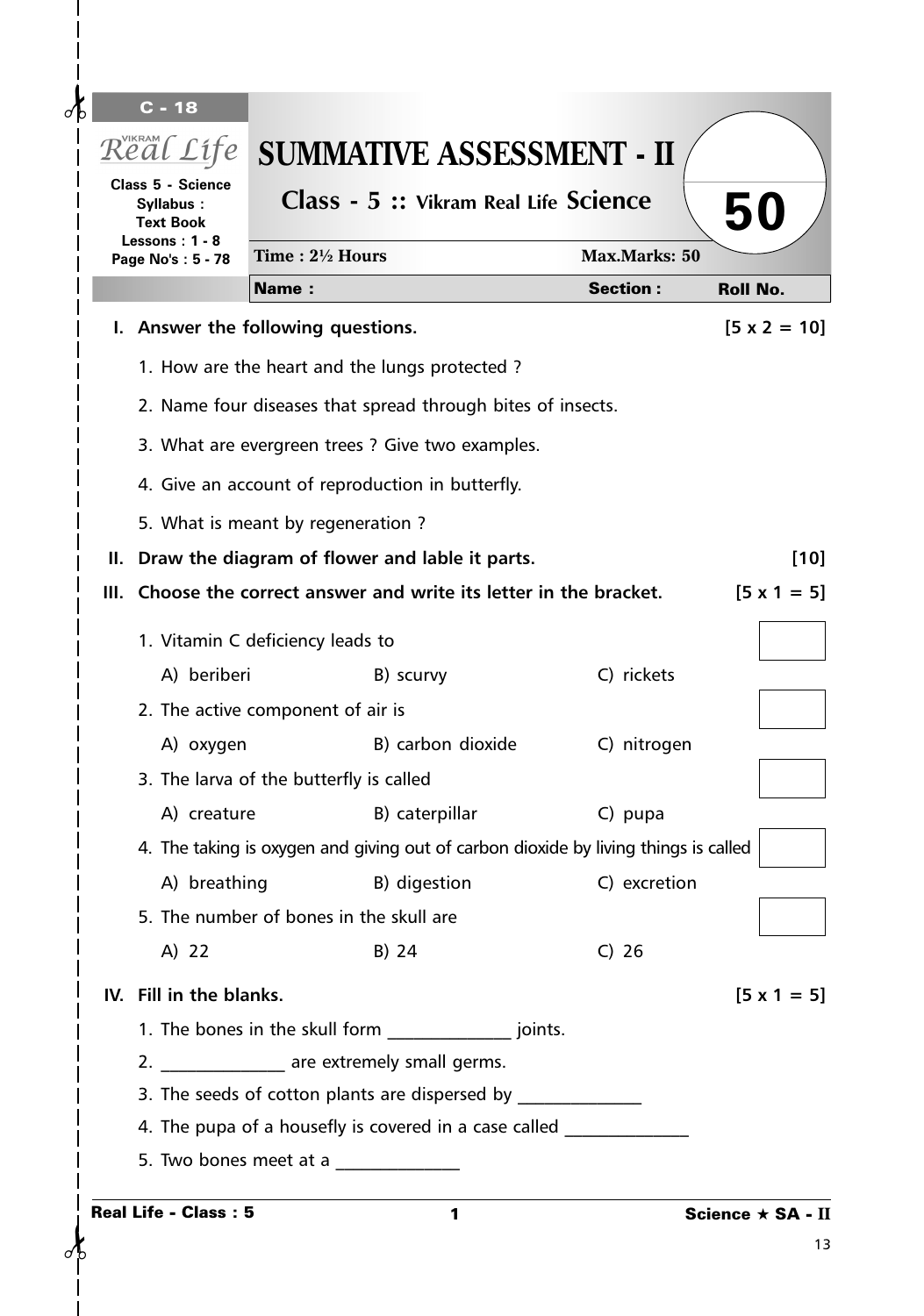|      | V. Answer the following questions in one or two words.<br>1. What is air? | $[10 \times 1 = 10]$ |  |  |  |
|------|---------------------------------------------------------------------------|----------------------|--|--|--|
| Ans. |                                                                           |                      |  |  |  |
|      | 2. What does the young one of a mosquito called?                          |                      |  |  |  |
| Ans. |                                                                           |                      |  |  |  |
|      | 3. Which animal is called "The Ship of the Desert"?                       |                      |  |  |  |
| Ans. |                                                                           |                      |  |  |  |
|      | 4. Name the male part of a flower.                                        |                      |  |  |  |
| Ans. |                                                                           |                      |  |  |  |
|      | 5. Name two bacteria caused diseases.                                     |                      |  |  |  |
| Ans. |                                                                           |                      |  |  |  |
|      | 6. How many kinds of movable joints?                                      |                      |  |  |  |
| Ans. |                                                                           |                      |  |  |  |
|      | 7. Write two examples of insectivorous plants.                            |                      |  |  |  |
| Ans. |                                                                           |                      |  |  |  |
|      | 8. Write two examples of reptiles.                                        |                      |  |  |  |
| Ans. |                                                                           |                      |  |  |  |
|      | 9. What is needed for burning things?                                     |                      |  |  |  |
| Ans. |                                                                           |                      |  |  |  |
|      | 10. What causes scurvy?                                                   |                      |  |  |  |
| Ans. |                                                                           |                      |  |  |  |
|      | VI. Write "True" or "False".                                              | $[5 \times 1 = 5]$   |  |  |  |
|      | 1. The elbow joint is called the gliding joint.                           | $\lambda$            |  |  |  |
|      | 2. Potatoes contain carbohydrates.                                        |                      |  |  |  |
|      | 3. Bacteria can be seen through microscope only.                          |                      |  |  |  |
|      | 4. Air exerts pressure in all directions.                                 |                      |  |  |  |
|      | 5. Drosera is an insectivorous plant.                                     |                      |  |  |  |
| V.   | Match the following.                                                      | $[5 \times 1 = 5]$   |  |  |  |
|      | $\left(\textbf{B}\right)$<br>Α                                            |                      |  |  |  |
|      |                                                                           |                      |  |  |  |

| 1. Pine      |            | a) scurvy                  |
|--------------|------------|----------------------------|
| 2. Tibia     |            | b) evergreen tree          |
| 3. Vitamin C | $\sqrt{2}$ | c) infected food and water |
| 4. Plague    |            | d) lower leg               |
| 5. Nitrogen  |            | e) fertilizer              |
|              |            |                            |

❖ ❖ ❖ ❖ ❖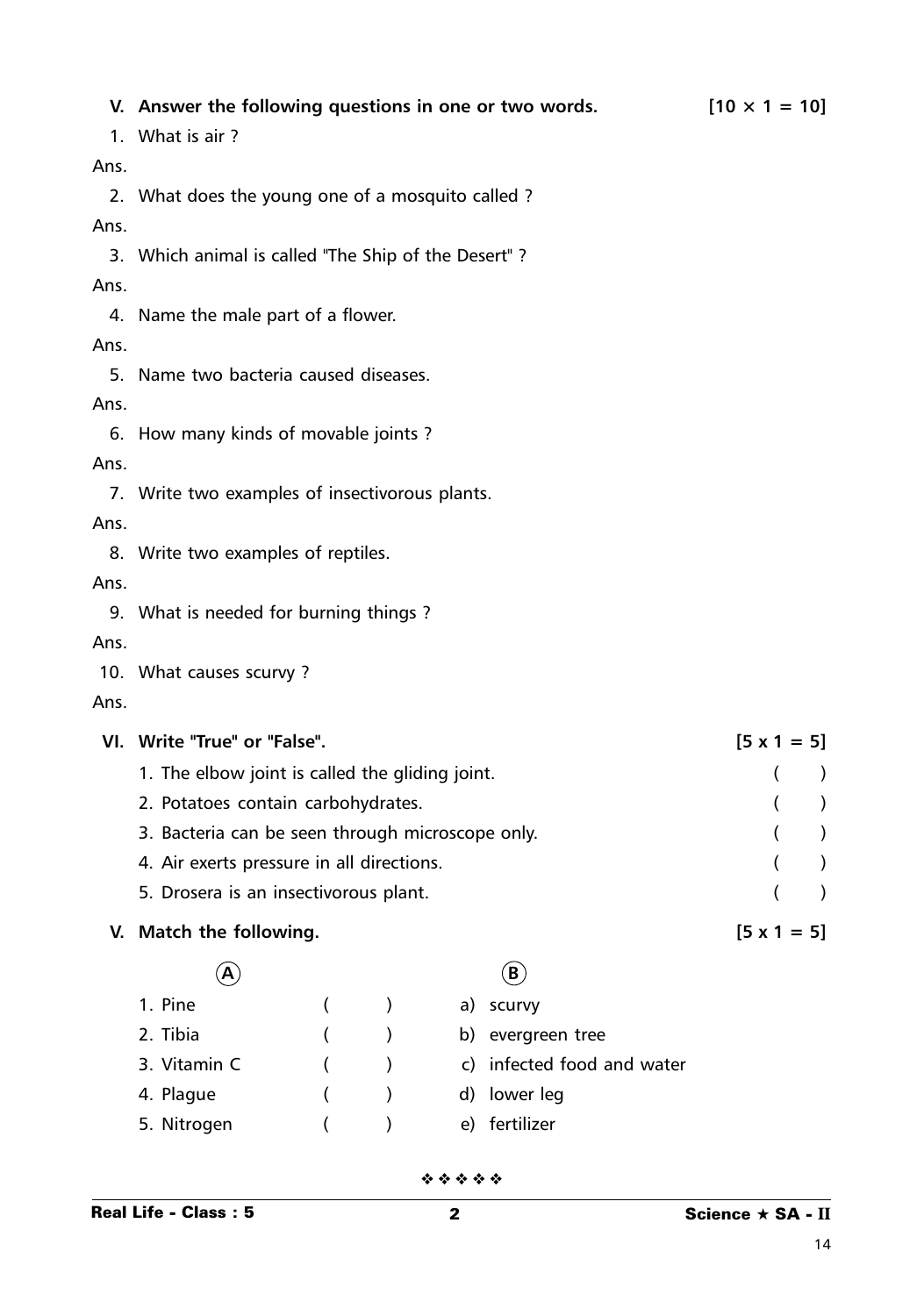|                                                             | Class 5 - Science<br>Syllabus:                                                            |              | Real Life SUMMATIVE ASSESSMENT - III<br>Class - 5 :: Vikram Real Life Science |                      |                      |  |
|-------------------------------------------------------------|-------------------------------------------------------------------------------------------|--------------|-------------------------------------------------------------------------------|----------------------|----------------------|--|
| <b>Text Book</b><br>Lessons: $1 - 13$<br>Page No's: 5 - 121 |                                                                                           | 50           |                                                                               |                      |                      |  |
|                                                             |                                                                                           |              | Time: $2\frac{1}{2}$ Hours                                                    | <b>Max.Marks: 50</b> |                      |  |
|                                                             |                                                                                           | <b>Name:</b> |                                                                               | <b>Section:</b>      | <b>Roll No.</b>      |  |
|                                                             | I. Answer the following questions.                                                        |              |                                                                               |                      | $[5 \times 2 = 10]$  |  |
|                                                             | 1. What is the composition of comets?                                                     |              |                                                                               |                      |                      |  |
|                                                             |                                                                                           |              | 2. How can accidents be prevented?                                            |                      |                      |  |
|                                                             | 3. What is a balanced diet?                                                               |              |                                                                               |                      |                      |  |
|                                                             |                                                                                           |              | 4. What are the main components of air?                                       |                      |                      |  |
|                                                             | 5. How does air get polluted?                                                             |              |                                                                               |                      |                      |  |
|                                                             |                                                                                           |              | II. Answer ONE of the following questions.                                    |                      | $[1 \times 10 = 10]$ |  |
|                                                             |                                                                                           |              | 1. Draw the diagram of life cycle of a housefly.                              |                      |                      |  |
|                                                             | 2. Draw the diagram of lunar eclipse.                                                     |              |                                                                               |                      |                      |  |
|                                                             | III. Choose the correct answer and write its letter in the bracket.<br>$[5 \times 1 = 5]$ |              |                                                                               |                      |                      |  |
|                                                             |                                                                                           |              | 1. Which one of the following is an example of immovable joint?               |                      |                      |  |
|                                                             | A) skull bones                                                                            |              | B) backbone                                                                   | C) ribs              |                      |  |
|                                                             |                                                                                           |              | 2. B.C.G. vaccine is given to prevent                                         |                      |                      |  |
|                                                             | A) typhoid                                                                                |              | B) cholera                                                                    | C) tuberculosis      |                      |  |
|                                                             | 3. Chief ore of aluminium                                                                 |              |                                                                               |                      |                      |  |
|                                                             | A) bauxite                                                                                |              | B) haematite                                                                  | C) copper pyrite     |                      |  |
|                                                             |                                                                                           |              | 4. The simple machine used to lift cars                                       |                      |                      |  |
|                                                             | A) screw                                                                                  |              | B) lever                                                                      | C) screw-jack        |                      |  |
|                                                             | 5. Chernobyl tragedy took place in                                                        |              |                                                                               |                      |                      |  |
|                                                             | A) America                                                                                |              | B) Germany                                                                    | C) Russia            |                      |  |
|                                                             | IV. Fill in the blanks.                                                                   |              |                                                                               |                      | $[5 \times 1 = 5]$   |  |
|                                                             |                                                                                           |              |                                                                               |                      |                      |  |
|                                                             |                                                                                           |              | 2. __________________ air is harmful to health.                               |                      |                      |  |
|                                                             |                                                                                           |              | 3. _______________ have their own light.                                      |                      |                      |  |
|                                                             | 4. Petrol is a _____________ liquid.                                                      |              |                                                                               |                      |                      |  |
|                                                             |                                                                                           |              | 5. Egg - laying animals are called                                            |                      |                      |  |
|                                                             | <b>Real Life - Class: 5</b>                                                               |              | 1                                                                             |                      | Science ★ SA - III   |  |

 $\mathbf{I}$